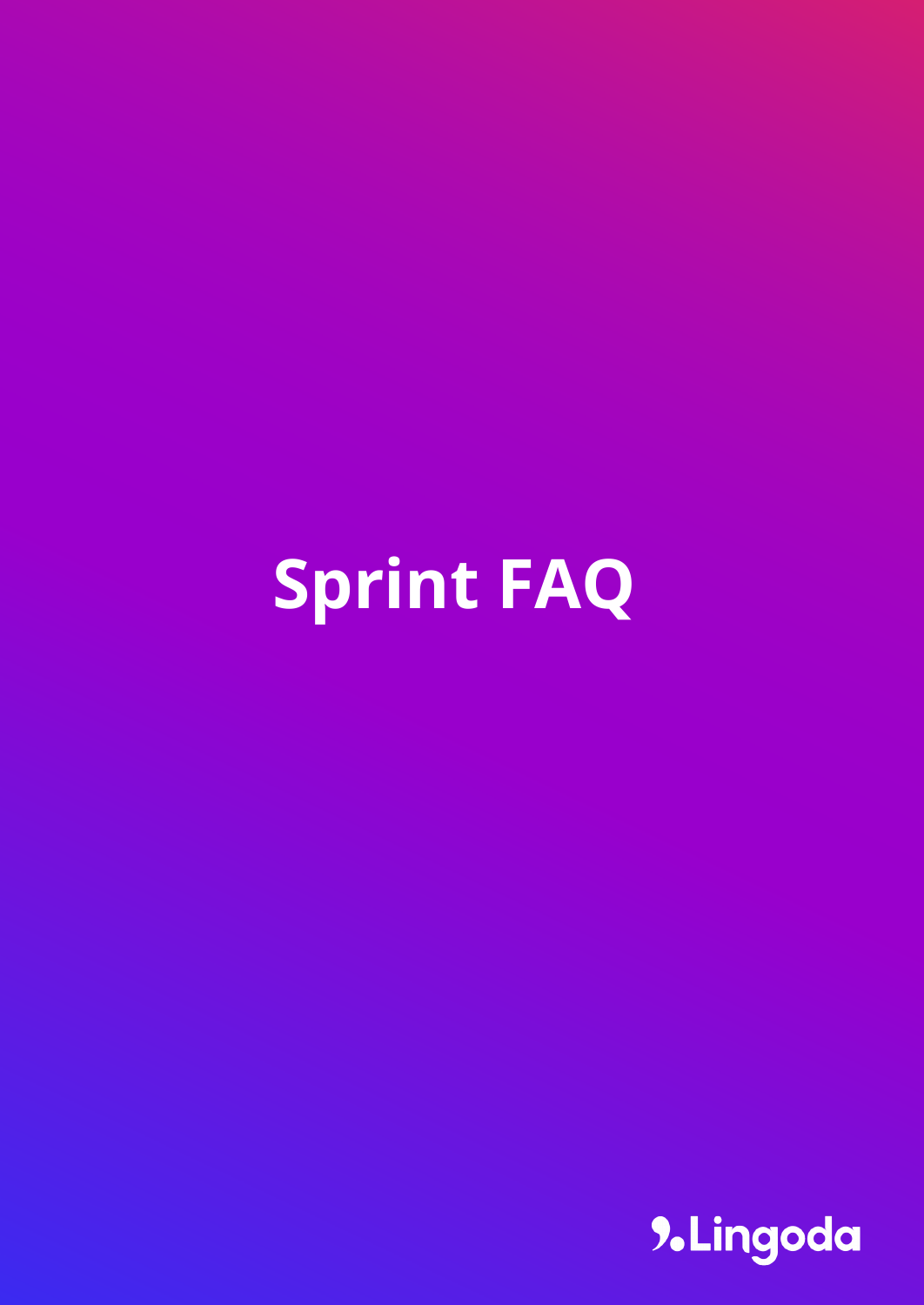### **What does an online language class at Lingoda look like?**

Lingoda offers face-to-face online classes with expert native-speaking teachers. All you need is a laptop or computer and a good internet connection. You can select classes at the time that suits you best, including evenings and weekends.

At Lingoda, the average size for a group class is three students; however, during peak hours and for popular levels, you might study with a maximum of five students in your class. We recommend you book well in advance (at least seven days) to get the class and the time that is best for you.

# **What languages and at which levels can I learn during the Lingoda Sprint Promotion?**

With Lingoda you can learn English, German, French, Spanish or Business English. It doesn't matter if you are a complete beginner, intermediate or advanced learner. At Lingoda, you will find appropriate courses for your level.

If you are unsure about your level, please follow the link below and you can complete a short test.

| German         | https://www.lingoda.com/de/p/einstufungstest-deutsch/ |
|----------------|-------------------------------------------------------|
| <b>English</b> | https://www.lingoda.com/en/p/english-placement-test/  |
| <b>French</b>  | https://www.lingoda.com/fr/p/test-niveau-francais/    |
| <b>Spanish</b> | https://www.lingoda.com/es/p/test-nivel-espanol/      |

Please note, to be able to participate in our Business English Sprint Promotion, you need to be an intermediate learner.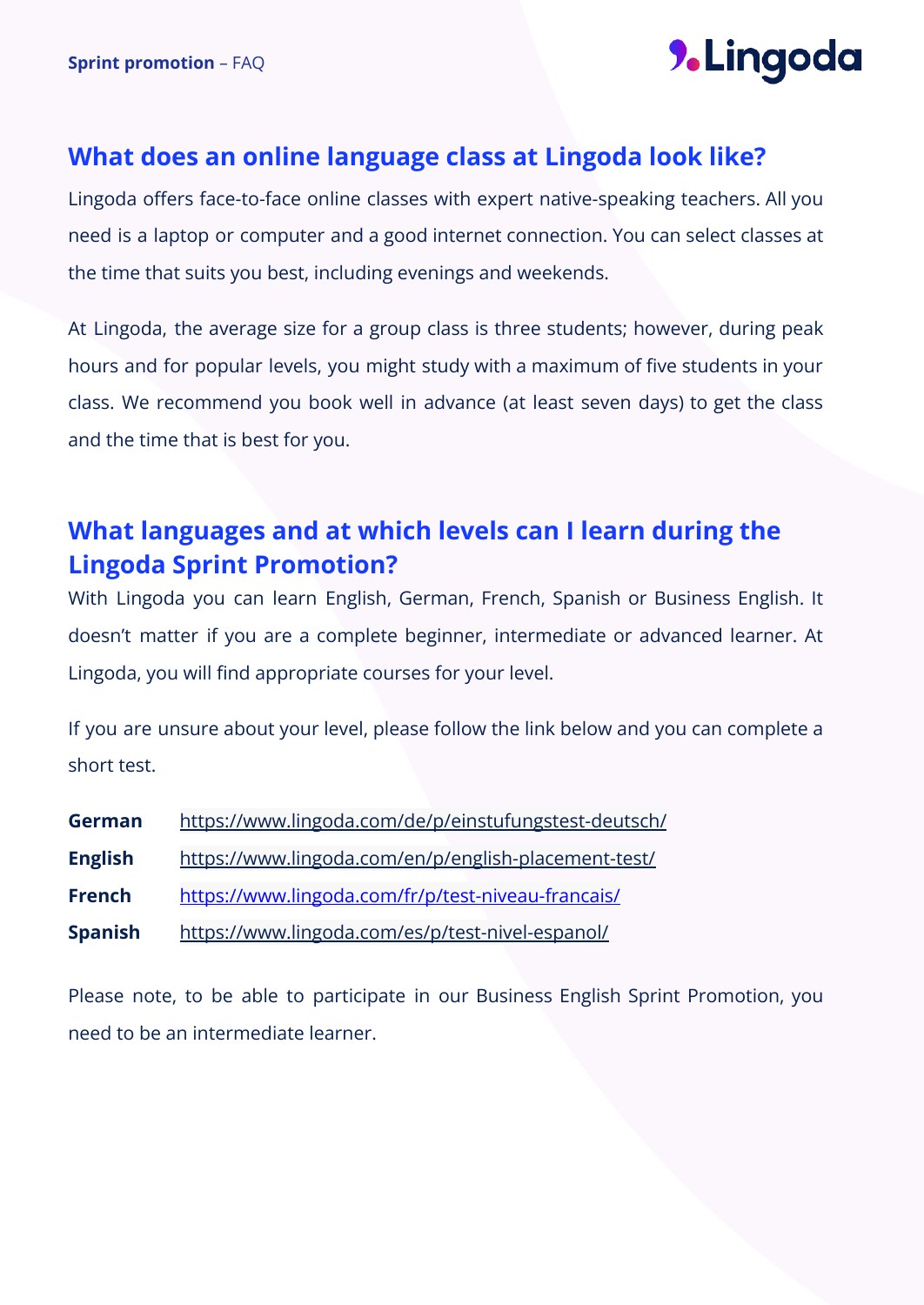You are welcome to change your level at any time during the Sprint Promotion if you find it too easy or difficult or if you complete a level. This will not affect your Sprint refund eligibility.

#### **How can I participate in the Lingoda Sprint Promotion?**

Upon registering for the Sprint Promotion, you automatically sign up for a two-month subscription.

The payments will be automatically charged from your selected payment method upon registration and then on **July 3rd 2022** and **August 2nd 2022**. To foster the skills learned during the Sprint Promotion, your course automatically rolls into a regular Lingoda subscription after the Sprint Promotion is over. If you would like a break after your Sprint, you can cancel your post-Sprint subscription during the last month of the Sprint Promotion.

# **Do I get my deposit back if I win the Lingoda Sprint Promotion?**

Yes, you will if you successfully complete the Sprint Promotion! In total you will receive back your deposit, the remaining payment of Month 1 and the payment of Month 2.

# **When does the Lingoda Sprint Promotion start? When can I take classes?**

Places in the Sprint Promotion are limited, so you should reserve your place well in advance. The closing date for entries is **June 30th 2022** (inclusive). All participants will receive their credits when complete payment for month 1 is received (this is so that classes can be booked in advance to have a smooth start on **July 11th 2022**, the start date of the Lingoda Sprint Promotion).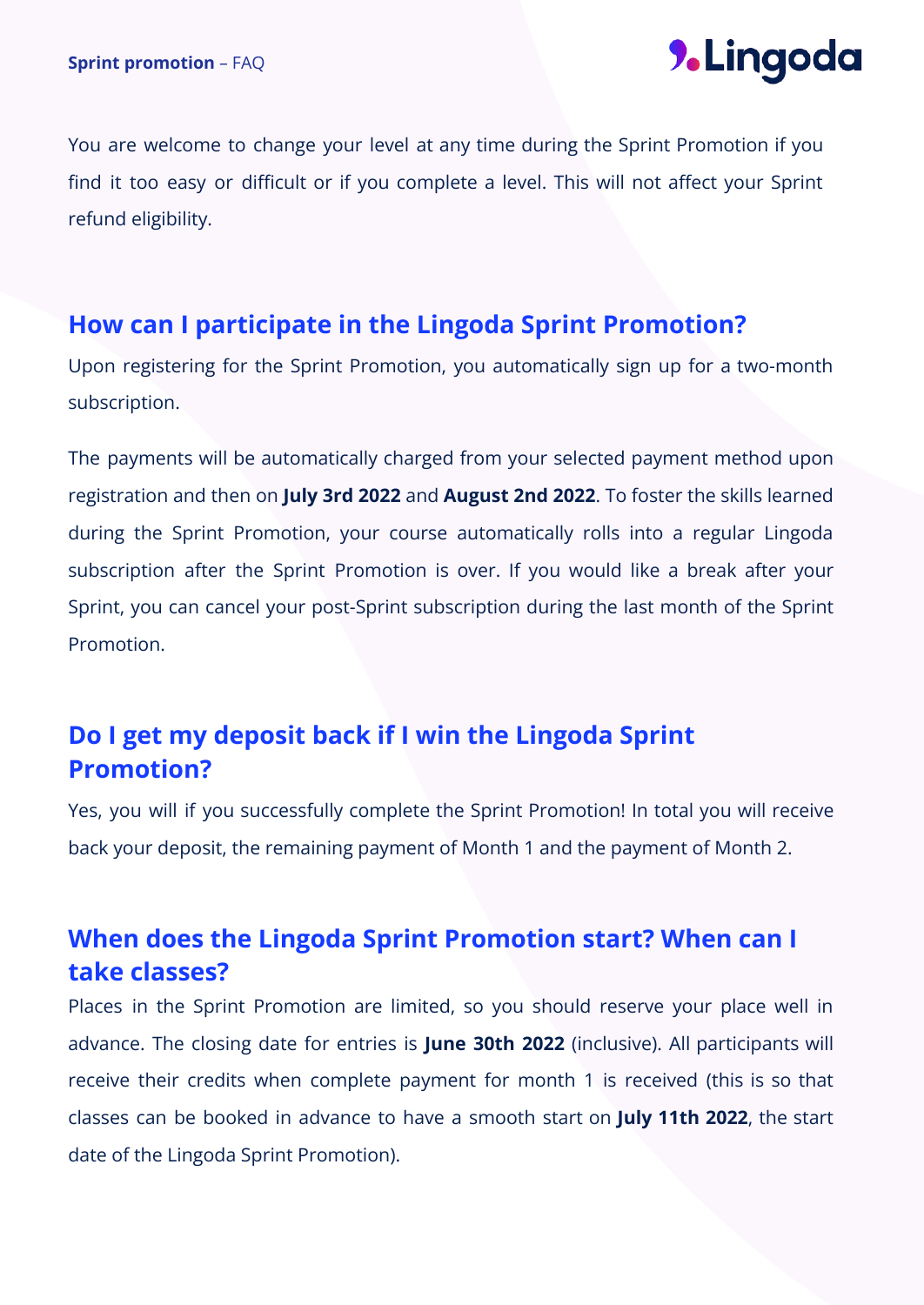#### **How do I book an online class with Lingoda?**

In your Lingoda account, there is a page called "book classes". You can add filters at specific times of the day, and you will see upcoming classes within the selected time frame. Classes are displayed in chronological order.

We advise you to book at least seven days in advance to make sure you have a place in the class and can study at the time that is most convenient for you.

### **How do I reschedule a class with Lingoda?**

At Lingoda, classes cannot be directly rescheduled; however, you can cancel without losing the credit if you cancel at least seven days in advance of the lesson. Alternatively, you can immediately cancel the class within 30 minutes of booking. You can then rebook the lesson for a more convenient time.

#### **What if I miss a class?**

If you miss a class due to technical issues on Lingoda's side, the class will count towards the Sprint Promotion once we have confirmation that the fault lies with Lingoda and the teacher has also confirmed the issue. We will also refund your class credit. However, you can only use the credit after the Sprint Promotion finishes. If you missed the class due to problems on your side, Lingoda cannot make an exception and you will no longer be eligible for the refund of your course fee.

You will, of course, be able to take the classes you have paid for during the Sprint Promotion period and continue to develop your language skills!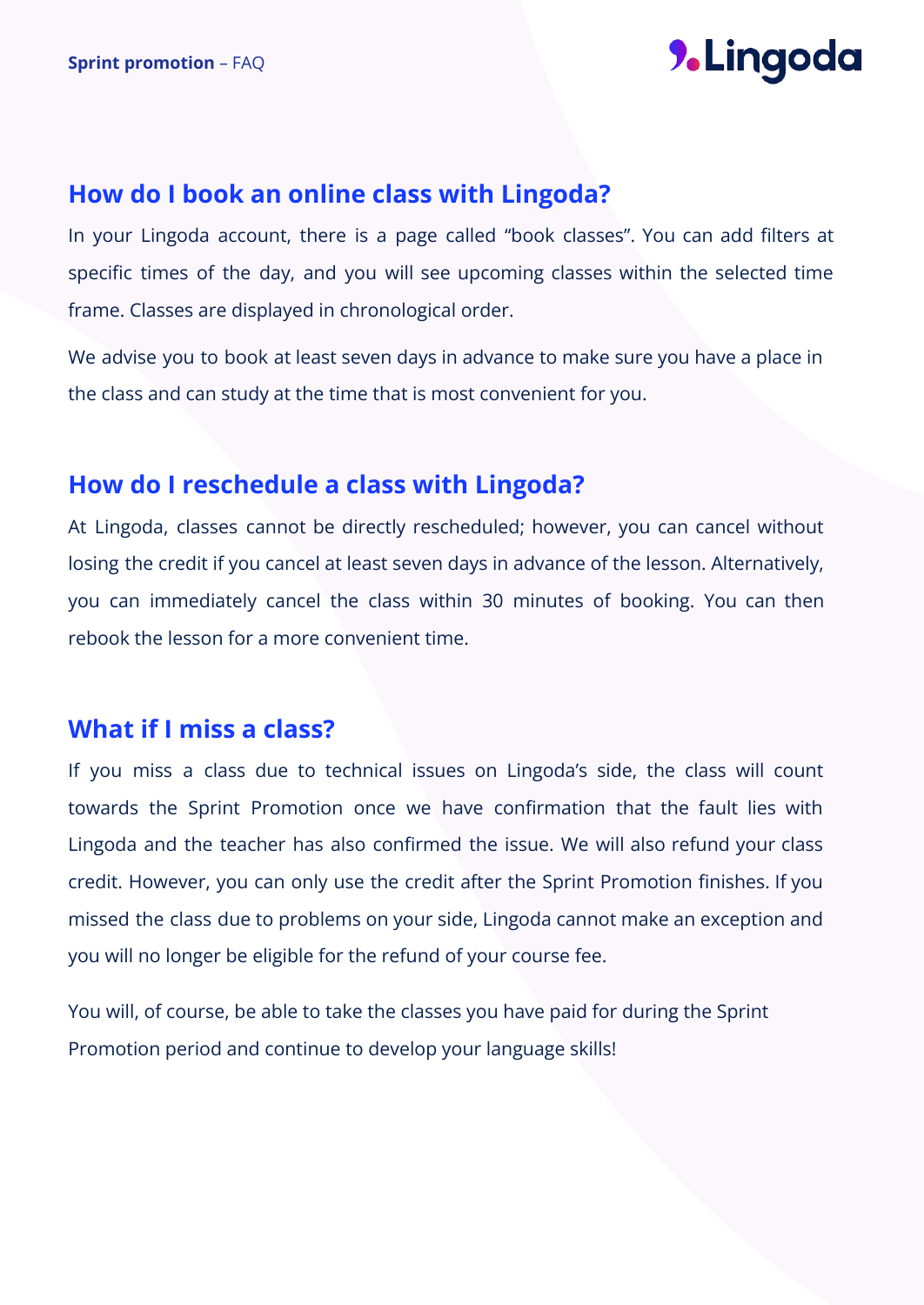# **How do I complete the Lingoda Sprint Promotion and get the reward?**

You have to attend the agreed number of classes within each Sprint Promotion month by following the contest rules in the Terms and Conditions.

A Sprint Promotion month is defined as follows:

**Month 1 - from 11th July 2022 (00:00) to 9th August 2022, (24:00) Month 2 - from 10th August 2022 (00:00) to 8th September 2022, (24:00)**

#### **Is it difficult?**

Yes, it is designed to be a challenge and push your boundaries! But thousands of happy students who succeeded with our previous challenges will testify that the effort is worth it for the language skills – and a refund if you complete the course.

#### **How do I get the most out of my class?**

We strongly recommend you check your internet connection, mic and audio settings at least 15 minutes before the class starts. If you want, you can download the learning materials before the class and go through them too. Have a glass of water for refreshment during the class as you'll be doing lots of talking! A quiet room or workspace will help you to concentrate.

### **What about the course materials? Are they included?**

Lingoda provides all the course materials which are free to access on your student platform. You do not need to buy any additional materials or textbooks.

### **Who are my teachers?**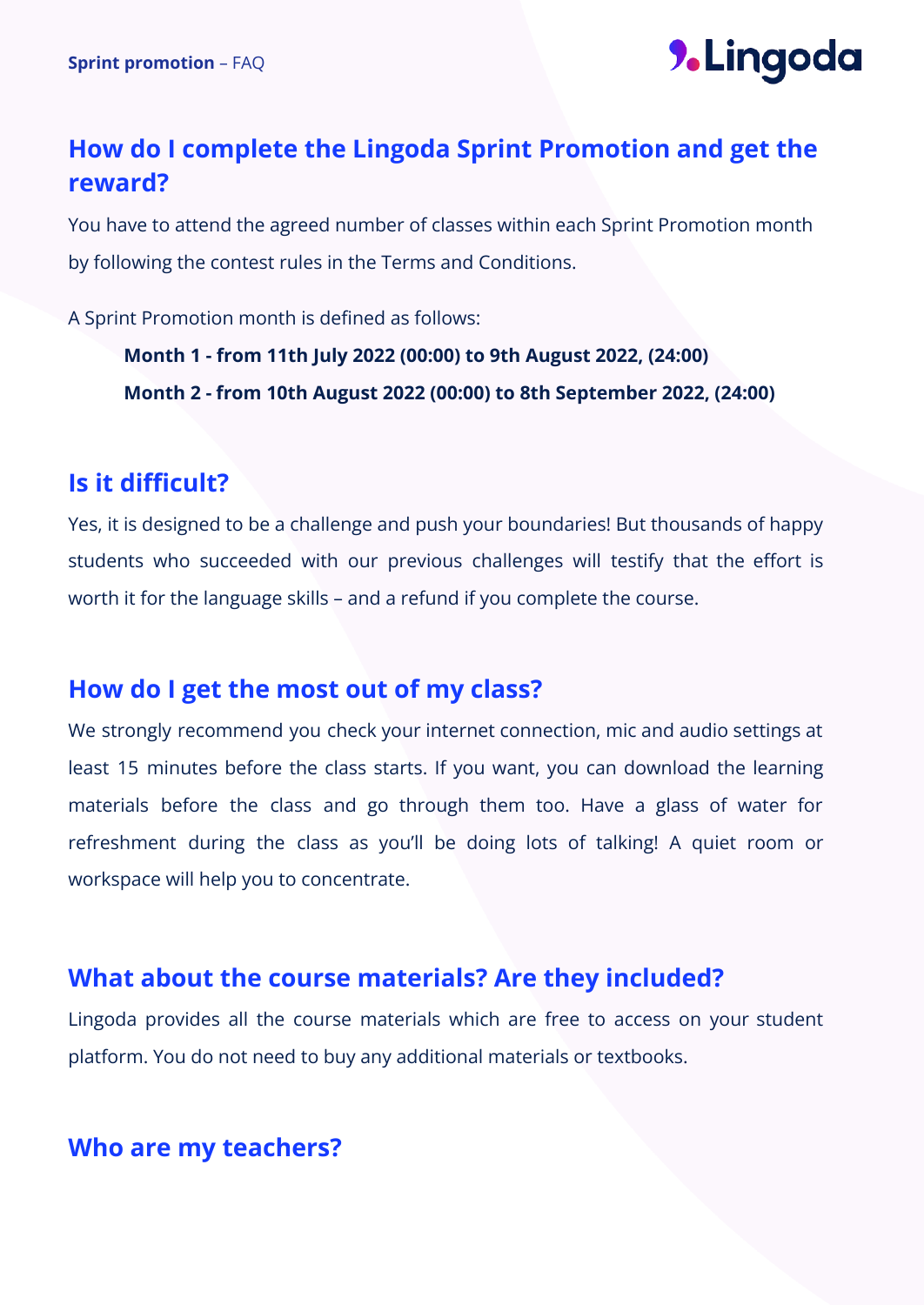Teachers at Lingoda are dedicated professionals who love to teach. They are qualified, native speakers living around the world who can help you to acquire versatile language skills, as well as provide useful cultural insights into different social and workplace situations.

#### **How can I give feedback on my classes?**

You can rate the teachers, the learning materials and the technology from 1 to 5 stars after your class. Please make sure to leave written feedback if you rate a class lower than three stars so that our teacher management team can follow up with the teacher and improve class quality. Your feedback is more than welcome; we value every opinion and take the reviews very seriously.

# **If my class starts slightly later or finishes earlier, will I be disqualified from the sprint refund?**

No, you will not be disqualified.

Rarely are there situations where a teacher or a student may be a few minutes late to a class or have to leave a few minutes before the end. As long as you, the student, do not miss more than 10 minutes of a class, you will not be disqualified. If a teacher misses more than 10 minutes of a class it should be marked as missed by the teacher.

#### **Can I book classes before the Sprint start dates?**

No, this is outlined in the rules. If you would like to try the platform before the start date, please contact support.

### **When can I book classes?**

You will receive your credits before the start dates so you can book for the specified